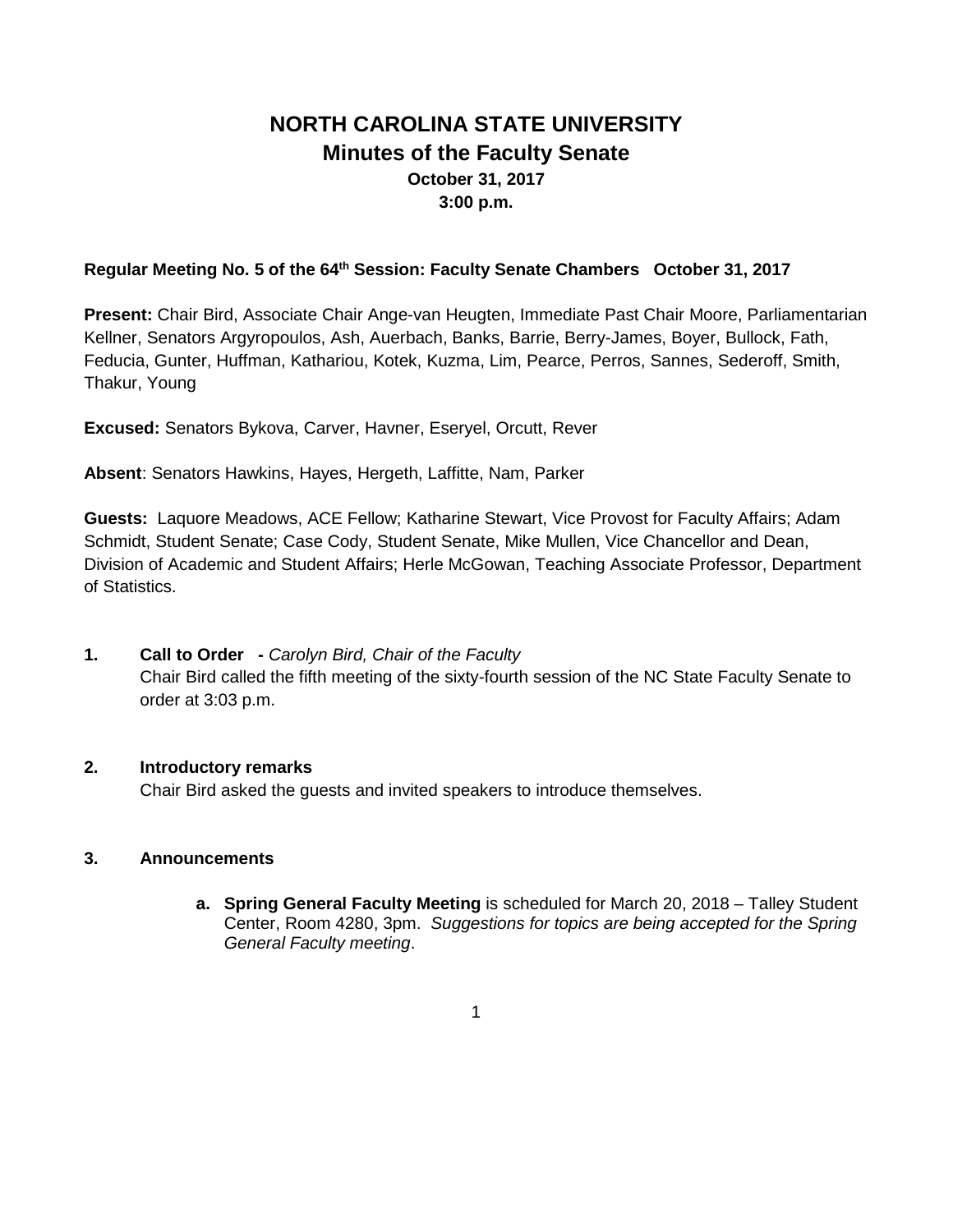- **b. Chancellor's Fall Address.** *Friday, November 3rd at 2:30pm*, in Talley Student Union, Stewart Theater. Dr. Randy Woodson, Chancellor, will address the University's many achievements, speak to its challenges, and look ahead to its extraordinary future**.** Light refreshments follow his address. Visit redwhiteweek.ncsu.edu
- **c. Post Tenure Review Training**. The Office of Faculty Affairs provides ongoing support and training for post-tenure review in several ways. Upcoming information and training sessions for 2017-2018 will be offered: Friday, November 3, 10:30- 11:45, Engineering Building II, EB 1220 and Thursday, December 7, 3:00-4:15pm Withers 140. Contact Dr. Courtney Thornton at [chthornt@ncsu.edu](mailto:chthornt@ncsu.edu) with any questions.
- **4. Approval of the Minutes, Regular Meeting No. 4 of the 64th Session, October 17, 2017 -** Associate Chair Ange-van Heugten called for a motion to approve the minutes for the fourth meeting of the 64th session of the NC State Faculty Senate. A motion and second were made and the minutes were unanimously approved, with noted grammatical corrections.
- **5. Provost's Remarks**  *Warrick Arden, Provost and Executive Vice Chancellor*

Provost Arden greeted the group and spoke about Homecoming week and some of the activities related to the week.

Provost Arden stated that we still do not have our final budget allocations or amendments from GA and are now being told it's going to be December. The reason it is taking so long is to make the enrollment change allocations. Those numbers are usually submitted based on our own student data, then they reconcile them and then go from there. This year, for the first time, they are using a centralized student data mine with the raw data from all the Universities and are having some trouble reconciling credit hour numbers. He added that the calculation involves an estimation of tuition receipts that is deducted from the total calculation of requirements to lead the change in appropriation. Provost Arden stated that we are still expecting a cut this year because we did not meet our enrollment targets for the last couple of years. "We do not know whether that will be more or less than we are expecting but we did meet our enrollment targets this year, so things are going forward."

The piece of the budget that is in question is really only a fairly small piece in comparison to the total budget as a whole, so we're pretty comfortable in proceeding along as business as usual.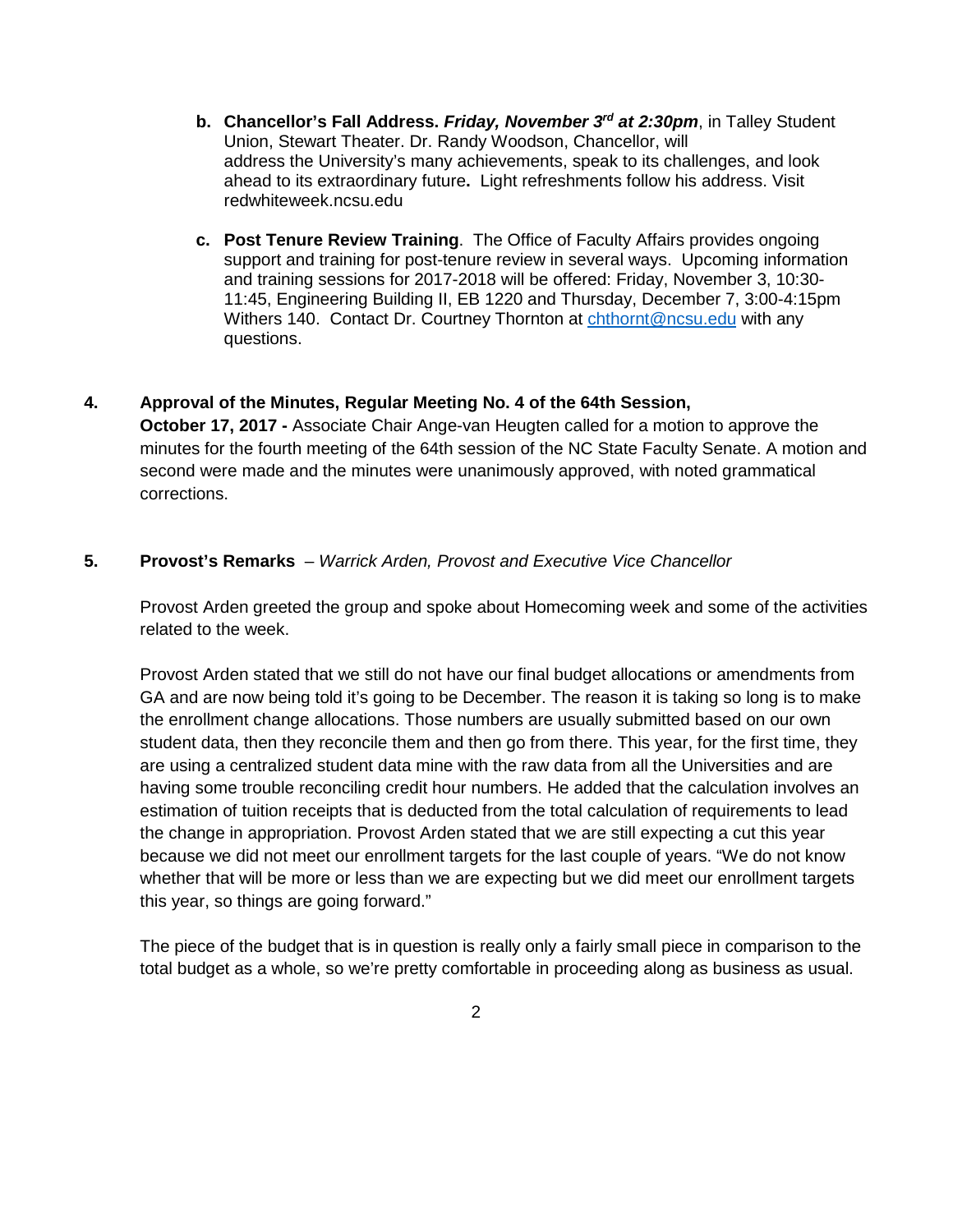Provost Arden then spoke about the opening of the Prague Institute in Prague a couple of weeks ago. He thanked the College of Design and International Affairs/Office of Global Engagement. He stated that we were in the prior building for about 12 years and we chose this building very close by in central Prague about 18 months ago. This will be a really great center and have changed the name to the NC State European Center in Prague. One of the things that struck him when he was there 18 months ago is that it makes sense to update the name and call it now the NC State European Center in Prague. He added that hopefully over the coming years many of the faculty will have an opportunity to visit and to lead classes there. He added that he feels it is an exceptional opportunity for our students not just as a destination point, but as a spring point for anyone who is studying abroad in Europe.

He added that, as many know, the University has admitted a 450-student class for spring 2018 and that approximately 25 of those students who were admitted accepted the opportunity to study in Prague this fall.

Provost Arden stated that things are pretty steady right now, adding that the Board of Governors will have their next meeting later this week. He also wanted the faculty to be aware that something new could be put on their radar, which is a system-wide review of total credit hour requirements for undergraduate degrees. The question is being asked is "Why do we have degree programs that are significantly greater than 120 credits". It turns out that over 50% of our undergraduate degrees are more than 120 credits – some only by a few or sometimes much more. Sometimes there are accreditation reasons or other standard reasons, but he stated that we should pay attention to this because we will see some push to standardize things or at least justify degree requirements that are above 120 credits over the coming period of time. He added that we will see if that will get any attention at this BOG meeting or others that are forthcoming.

#### **Questions**

Senator Barrie stated that last year, following the national elections, the Provost reported that international applications had taken a significant dip.

Provost Arden stated that the University bounced back. "We were really worried about it for a while, so if we look at the end of the calendar year and the beginning of the current calendar year, we were down 10-12% in international graduate applications. The scary thing is that we were also down by about the same number in our domestic applications, likely as a result of the US and the state of NC having a bad reputation at that time. But we bounced back." Provost Arden gave great credit to Duane Larick, to the Graduate School, and to all of the graduate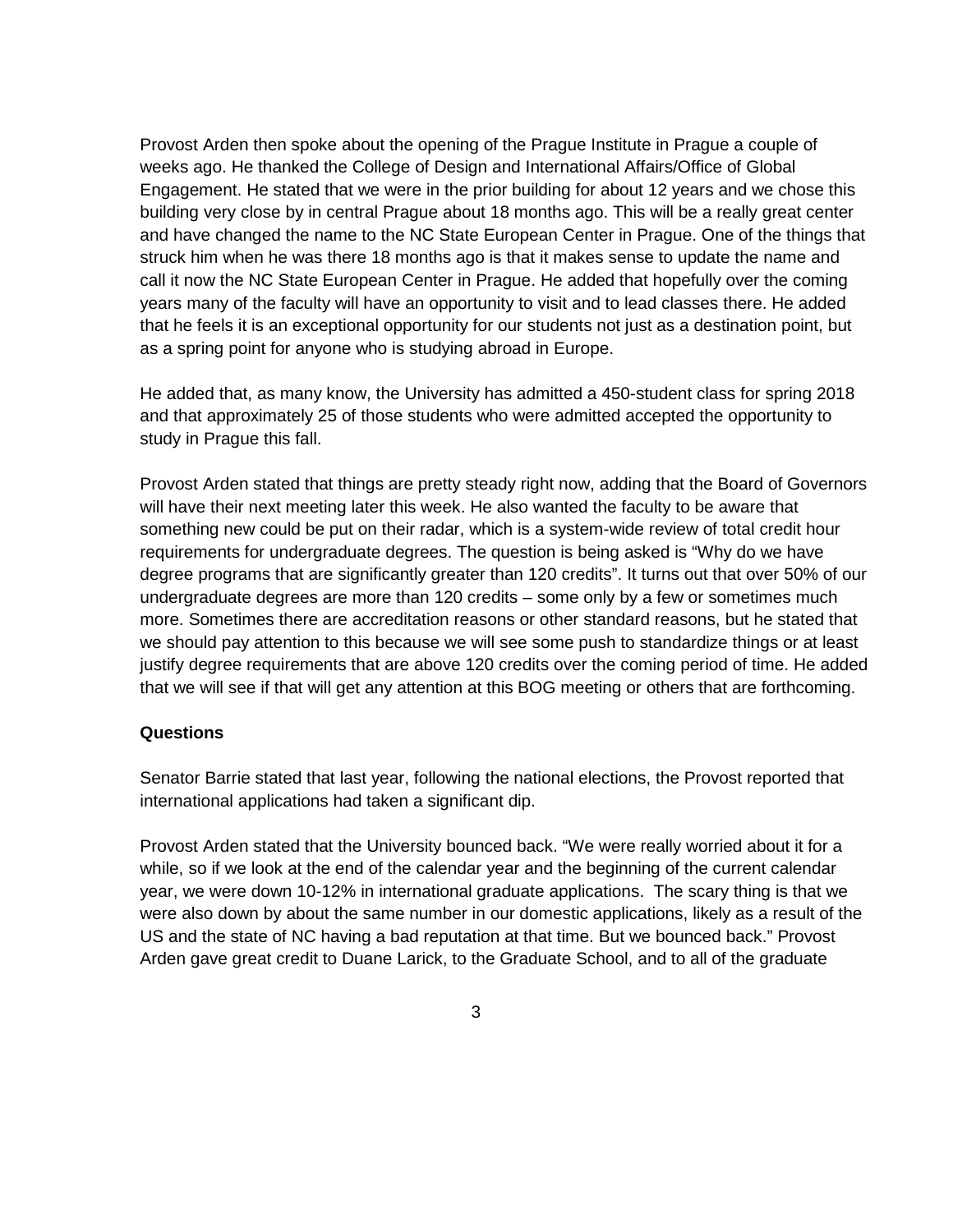program directors who worked very hard to be more proactive in the way offers were being made. "We had frequently been in the position where we could sit back and make offers when we were ready for it and really not being as competitive on a timeline basis. The reality is that a lot of the international students would probably accept the first one or two offers they receive. So we really tried to be more proactive and get our offers out earlier. It really worked, so we met all of our graduate enrollment targets, including our international graduate projections. So we are really pleased about that."

Provost Arden reported that he is not certain about the domestic applications numbers, but he did confirm that domestic enrollment bounced back.

**6. General Education Program requirements US Diversity and Global Knowledge** *Mike Mullen, Vice Chancellor and Dean, Division of Academic and Student Affairs Herle McGowan, Teaching Associate Professor, 2017 Dennis Boos Citizen Award Winner, and Chair, General Education Diversity Task Force*

**Background:** In 2016, Provost Arden and then Chair Moore appointed a Task Force to examine the US Diversity course credit hours and co-curricular approach; it examined also the Global Knowledge course requirement. The final report contained options and recommendations for the broader General Education Program and will be the focus of discussion. See Appendix A.

Vice Chancellor Mullen reported to the Faculty Senate that this conversation has been going on for about five years. "In 2013, there was a panel that had conversations regarding the General Education requirements for diversity." At that time, he stated, that spurred some action from the students, and a resolution was written about the need for more diversity courses. "Then in November 2015, there was another preliminary report that looked at the availability of courses, and it showed that there was only 26% in terms of looking at Gen Ed diversity courses that were stand-alone and then the rest were co-requisites." Vice Chancellor Mullen added that part of the underlying piece of this was when you do not put credit on something, that tends to mean that it is not valued. The zero credit co-requisite seemed to say just that. He stated that last year was an interesting year on campus with so many different things going on, but out of those events came a great number of initiatives. One of those initiatives, he reported, was the formation of the task force to look at the General Education Diversity requirement.

Vice Chancellor Mullen introduced Dr. Herle McGowan who presented the GEP requirements for US Diversity and Global Knowledge presentation to the Faculty Senate. The presentation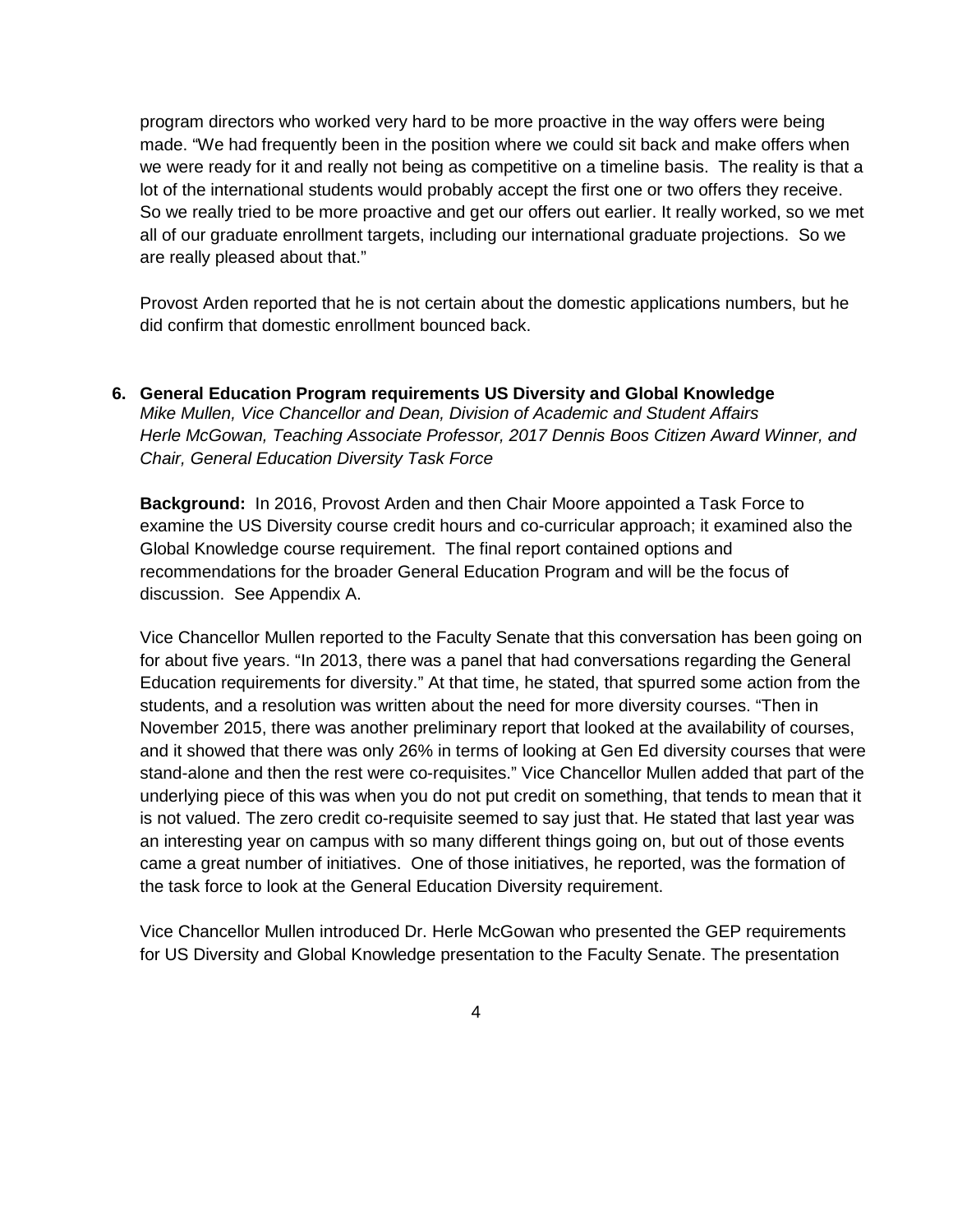can be viewed on the Faculty Senate at<https://facultysenate.ncsu.edu/meetings-minutes/>

Dr. McGowan reviewed information relating to recommendations of the GED Task Force. She stated that the primary recommendation would be both the USD and the GK category should be credit-bearing, with a minimum of three credit hours added to those. Then in order to keep the total number of credit hours the same, she stated, the task force thinks that six credit hours would then need to be removed from elsewhere in the GEP. She added that while this was not an easy decision to make, when the task force looked at the requirements it was decided to remove three credit hours from the AB (additional breadth) category and three credit hours from IP (interdisciplinary perspectives).

Dr. McGowan stated that the benefits of this recommendation include the fact that it emphasizes value placed on USD and GK, it does not increase the total number of hours in the GEP and that it can be adopted relatively quickly. Pointing out the drawbacks, she stated that the removal of the additional breadth requirement has unequal impact on different programs and that there is a substantial reduction in hours for interdisciplinary perspectives. Dr. McGowan added that many of the USD and GK courses currently are offered by departments in the College of Humanities and Social Sciences, so one could argue that students whose major is in math and science and engineering will still have that additional breadth, that exposure to an additional course in Humanities and Social Sciences through the credit-bearing hour requirement for both USD and GK. However, she stated, students whose majors are in Humanities and Social Sciences, they will take one less math or science course. She reported that there were some on the task force who felt that especially at NC State that may not be the best experience for our students.

### **Comments and Questions (throughout presentation)**

Senator Ash pointed out that for students on the science side it also removes visual and performing arts.

Dr. McGowan responded that the visual and performing arts course currently only reside in the additional breadth category. She stated that one of their recommendations was to combine those with another category – for example, Humanities, and then rename it Humanities and the Arts. She stated that the goal was not to completely remove any requirement or completely cut any courses out of the list; but to try to continue to offer a breadth of courses, just rearranging some things.

Dr. McGowan added that in respect to the IP category, currently a five credit hour requirement,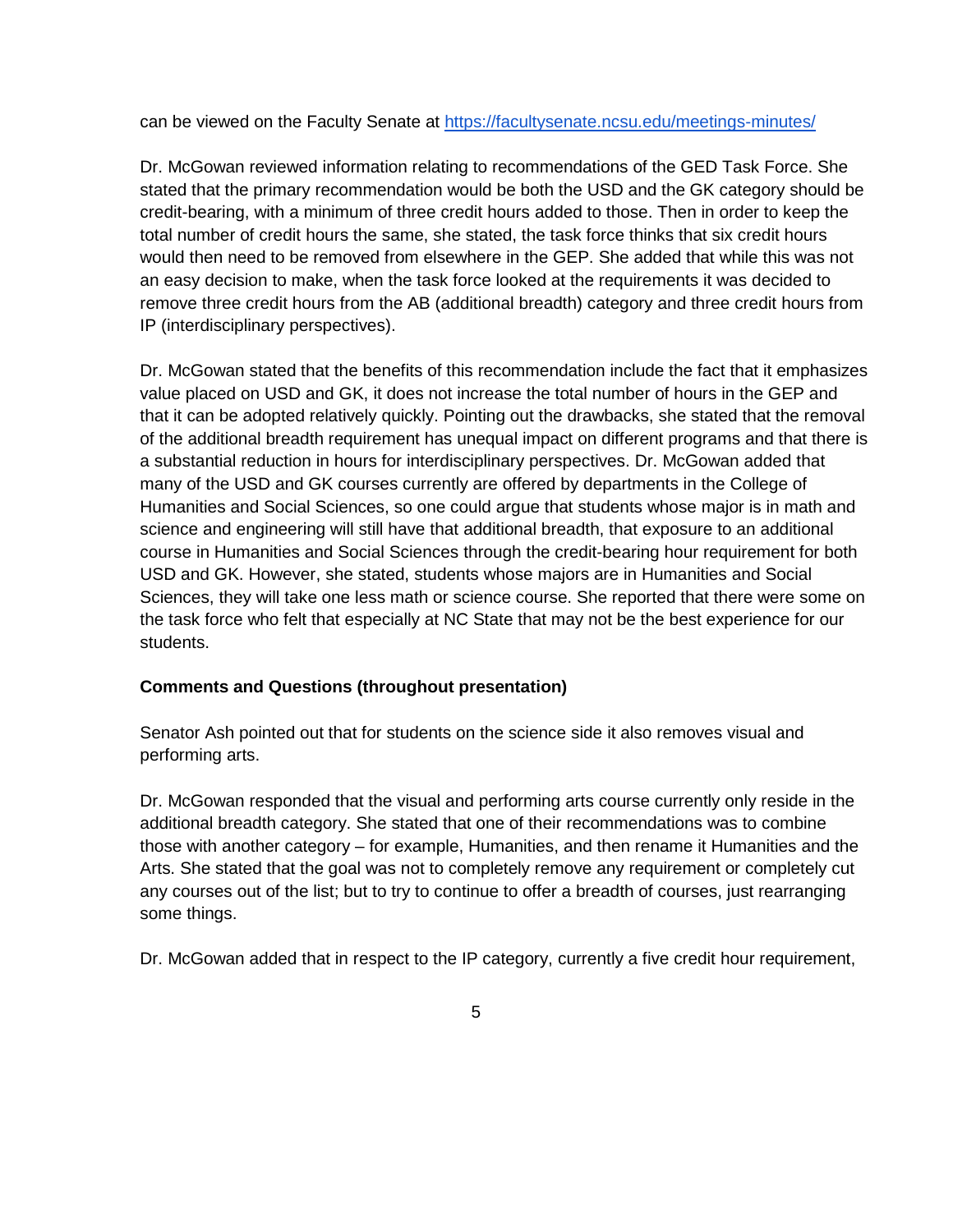removing three of those credit hours reduces that category substantially. She added that students will still have to take a course that focuses on IP, stating that most students currently take six hours to fulfill a five credit hour category since most of the courses on the list are three credit-hour courses. She stated that most students will now likely be taking three credit hours to fulfill a two credit hour requirement, and while it may not be ideal, it did not remove the category completely and still left students the opportunity to experience those interdisciplinary perspectives, which NC State values.

Senator Pearce asked about the IP number of hours and stated that most courses were three credit hours so we are really talking about 40 hours?

Dr. McGowan responded that yes, there are two-hour credit courses on the list so it would be possible for some students to fulfil it with exactly two hours, but not every student.

Senator Huffman asked a question regarding the IP requirement and COS 100, which is a twohour IP. He stated that by eliminating that, you are really eliminating all IPs for the College of Sciences. He added that with the removal of AB, you are talking about the shift from STEM type classes over to Humanities. He asked what was the credit hour change due to that shift.

Dr. McGowan responded that currently, students had to take one three-hour course to fulfill that requirement. She is not sure how that would break down in overall student credit hours.

Senator Huffman asked how much of a shift from hours away from STEM are we talking about?

Dr. McGowan responded that she does not know. She added that someone from Registration and Records served on the committee and she learned from him that the database that looks at many of these things can get very complicated. She added that she did not know off the top of her head what the credit hours, in terms of number, would be.

Senator Sederoff asked what are the major subject areas in USD?

Dr. McGowan responded that the departments that tend to offer the USD courses are women and gender studies, religion, and African studies. She added that generally, the courses on the USD list tend to come from disciplines in the Humanities and Social Sciences but that is not the exclusive domain of the course list. She suggested to the Faculty Senate that if they would like more detailed information, there is a breakdown by College, but not specific departments.

Senator Sederoff asked what is being taught if we are going from zero credits to three credits.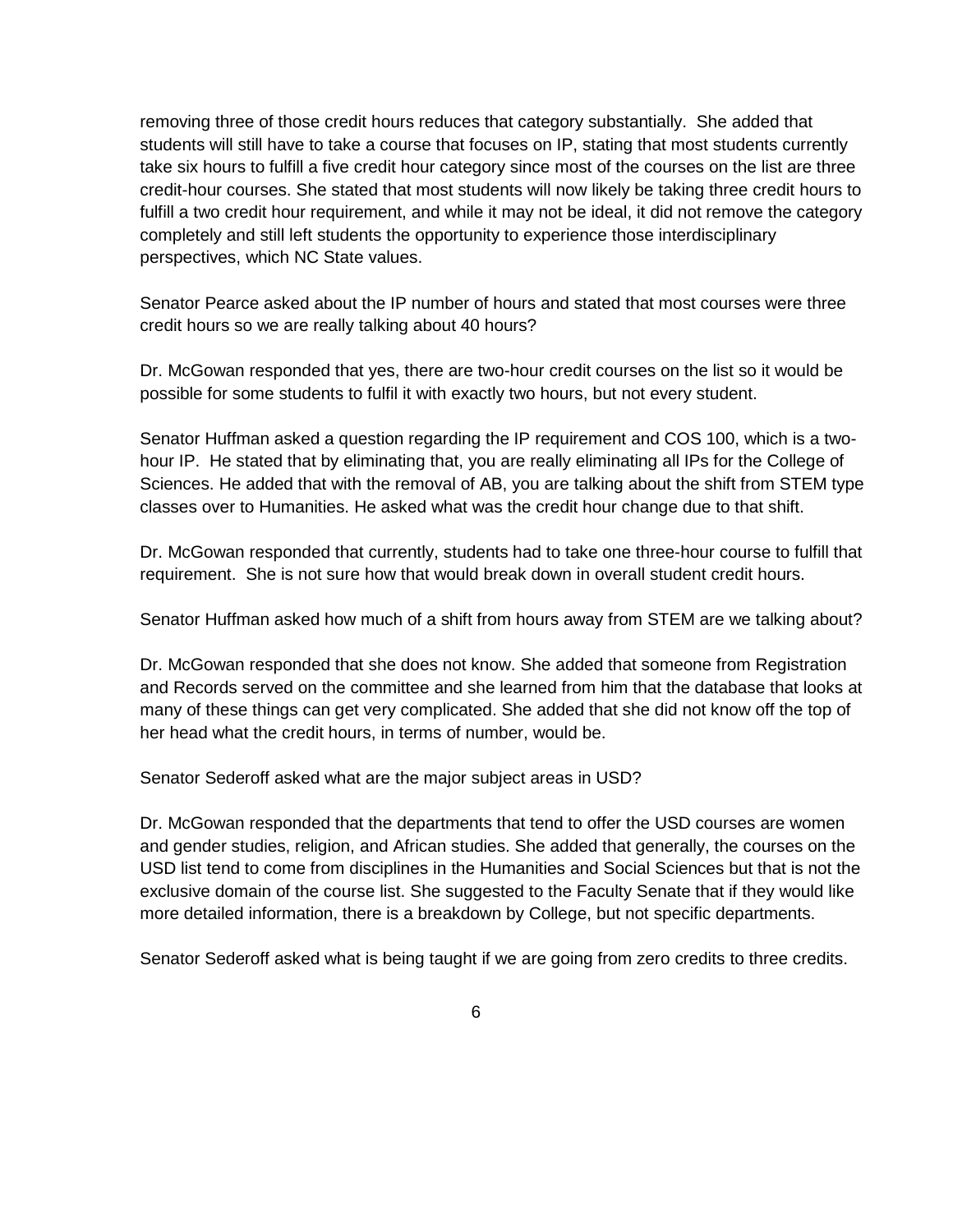Dr. McGowan responded that the three credit hour courses tend to focus on the historical and societal cultural influences that have led to our current society and our current state of affairs, really looking at the scholarship of diversity; where are we today and how did we get here. She added that there are some courses on the list that are considered more skills-based about how to live and work in a diverse environment, which tend to be one credit hour courses. She stated that after implementing the three credit hour requirement, the courses that remain would really look at a scholarly approach to diversity, particularly the institutional factors in our own country that have led to the current state of affairs.

Senator Sederoff asked if it is US-focused.

Dr. McGowan responded that yes, it is US-focused. She added that the Global Knowledge piece gets more at international factors that touch on that, among other things.

Dr. Auerbach asked about some of the students who get one credit versus three credits and did the task force look at that?

Dr. McGowan responded that the task force has looked at some numbers in the past that give a very dynamic picture in terms of how it is changing. She added that there is some issue when you start to drill down into the numbers, and are you looking at general seats in courses or are you looking at students that actually use the course to fulfill US Diversity credits, or that requirement. She commented that this is where things tend to get complex in the database. She added that there are several assumptions that go into how you query the database to get those numbers. "In one of the initial committees that started to look at this problem, we saw what I call the orientation effect. There are a few college orientation courses that are on the list, which right now would fulfil the USD requirement for students to take those courses first semester freshman year. In the fall, there were many more seats offered in the diversity course than there are in the spring." She added that we are going to have to work to accommodate more students and avenues are being explored that will allow us to accomplish this goal.

Dr. Auerbach observed that he was closely involved in the initial implementation of this version of the GEP. He stated that the underlying problem was that we design a GEP with absolutely no regard for how it would be implemented and with little resources allocated mainly to vague implementation plans. So what happened, both with the IP and the diversity requirement was that we loosened and loosened the criteria for those greatly from the initial conception, because otherwise there would not be enough seats – and there still aren't enough seats. He added that his recommendation is that first you identify and secure the resources needed and then you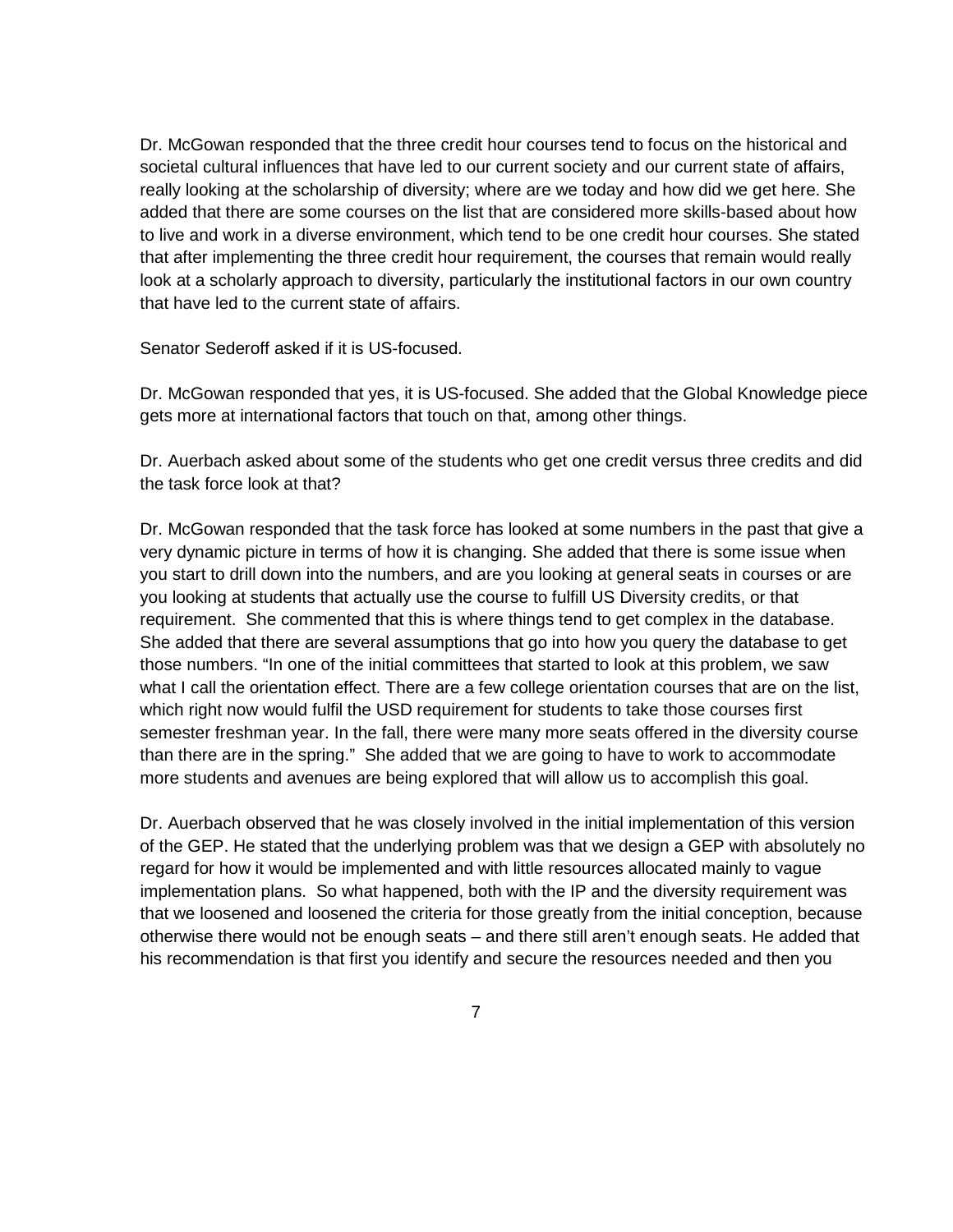implement the mandate.

Dr. Auerbach commented that the resource implications of this, if they are taken seriously, which they were not the first time around, will take a lot of money. He added that he would be against this simply because it cannot be done without a resource plan. There may be enough faculty expertise to do this but of course they cannot because they are busy teaching other classes. He added that one reason that they're busy teaching other classes is because we are short of faculty. He commented that the resource implications of this involves a lot of money. And so he would be against this simply because it cannot be done without faking.

Vice Chancellor Mullen responded by stating that it goes without saying that after they have had a chance to vet these ideas in a couple of different forums, they would have to figure out exactly what the demand would be. "It's not like we are going to drop the requirement tomorrow and implement something in January or be able to do this in September. We would have to look at the transitional demand and what kind of seats and sections we are looking at, and then we would have to come up with a plan to fund that." He added that this of course cannot be done by simply waving a magic wand. He commented that he knows this is a lot of work, even just the work it takes to think about this three hour credit or a six hour credit, compared to trying to re-do an entire 39 hours, it is still substantial. He added that this is especially true with a resource that is in short supply -- and we know that. He stated that we would have to address those issues.

Provost Arden responded that there has been a lot of work put into developing a model whereupon we track enrollment change funds and allocating those to the units where credit hour generation has gone up or down in some way. He added, "Over time, if this causes a change in credit thinking behavior with a shift of credit hours from one unit to another, that we should be able to track that and allocate resources appropriately. I have no idea what kind of percentage change in credit hour generations would be for any given college. I would be really surprised if it resulted in more than 1% or 2% difference." He added that there can be an internal reallocation of resources within any academic unit, but he would be very concerned about saying how one would oppose this unless new resources come to the college as a whole, given that at its peak, the College of Humanities and Social Sciences experienced a 20% decline in credit hour production and did not see budgets cut at all. He cautioned that this should be looked at within context.

Senator Auerbach stated he was not speaking specifically about the College of Humanities and Social Sciences.

Provost Arden responded it was for every college and they are trying to implement a resource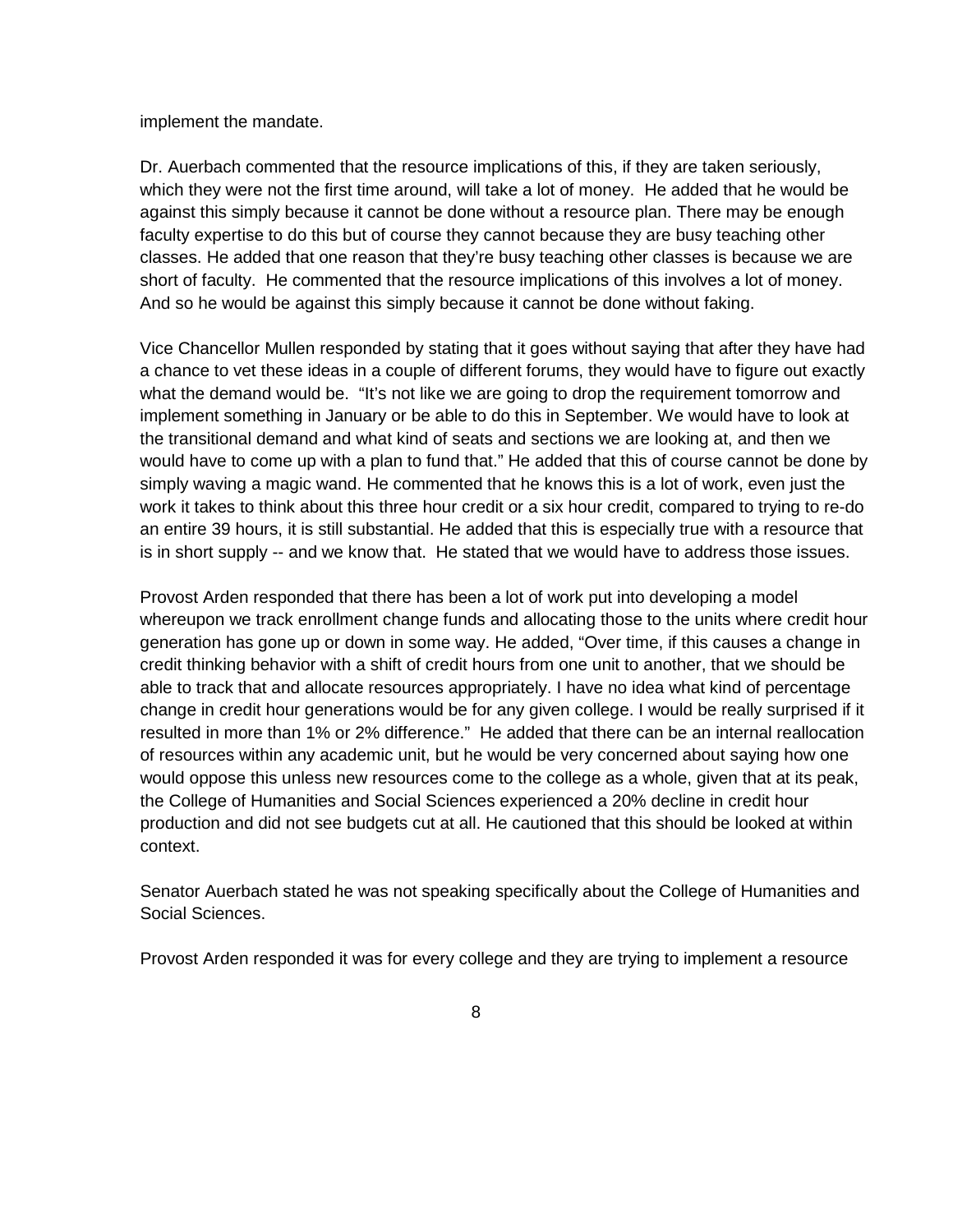awareness model, which is not a zero-based budget type resource allocation model. He added that it is incumbent upon everyone to shift the resources around to accommodate that.

Senator Pearce asked if this is implemented two years from now, how will you assess whether this was a good change or not?

Dr. McGowan responded by saying that that was one of the things that the task force discussed. "There is no course-level follow up to see how well the diversity learning objectives were implemented in any given course or how well the students learned the content. There is the global assessment of some of the core competencies at the University, but I don't think the diversity is currently on that list."

Provost Arden commented that having implemented a more rigorous assessment program for the University will help, historically we are all guilty of developing curricular and prerequisites and requirements without evidence of their impact one way or the other. He added that everyone will need to migrate their thinking a little more towards having objective evidence of impact. He stated that the answer shouldn't just be well this is the way it was 20 years ago; it is now on us to demonstrate why is that so.

Senator Young had a question about table four in the appendix. He stated that the narrative says that this could be adopted in a relatively short period of time and that the reduction in credit hours in the STEM hours would go from 13 credit hours to 7 credit hours. He added that he has anecdotal evidence that students come into school as freshmen and they discover something intriguing about STEM from those early classes and they are attracted to STEM majors. He wonders if the task force gave any consideration to how prevalent is it that a new student discovers something in the STEM requirement that really attracts them into the major and if that would be a lost mechanism to attract students into something that is important for a variety of reasons.

Dr. McGowan responded that no, they did not specifically think about this in terms of using GEP courses as recruitment tools for a major (or new major). She added that the motivation for the reduced credit hour option that is presented in table four is that there are perpetual rumors that General Administration could impose a 30 hour GEP maximum across the board for the UNC system. She added that with the changes proposed, the number of credit hours does not increase, but we are still above that 30 hour maximum. "So we were kind of looking at it like how could we get down to 30 hours and cut more uniformly across the board without seeming to pick on any one category – everybody loses a course."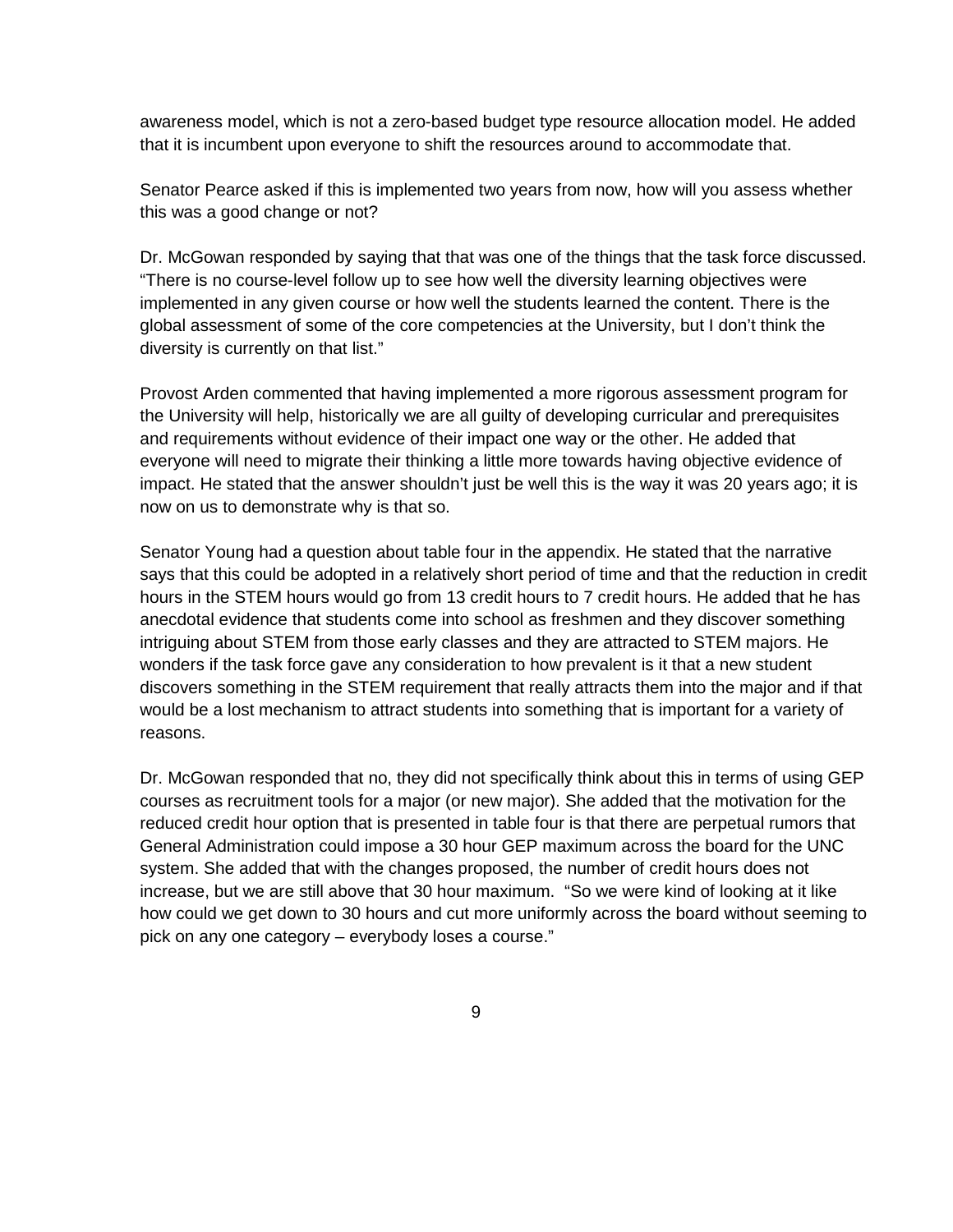Senator Bullock commented regarding the earlier question about how will we know whether the change in the USD credits will make a difference in the lives of students. She stated that there are a number of other substantive areas for which we do not have that data either, and that if we want to consider US diversity in that regard, there are other substantive areas that we might want to roll in there also. She added that even within colleges, we have curricula that are required that we do not actually assess to the degree to which it makes a difference in the student's learning experience or their success post-graduation. She stated that it isn't just US diversity for which we do not gather this data.

Vice Chancellor Mullen commented that you could potentially look at doing something substantive with the freshman survey in the spring and the graduating senior survey.

Senator Berry-James commented that in the Public Administration graduate program, diversity is key to the student learning outcomes. She added that they have seven standards, and three of the seven standards deal with faculty and student diversity, and also diversity in the curriculum. She stated that the way in which we teach and do, the skill set we expect students to have, and what we hope that they learn after they come through the program is really important.

Dr. McGowan added that she thinks it is important in a variety of fields. She stated that one of the things she learned through participation on the task force is that there are different aspects of diversity that resonate particularly with different fields. She added that the task force representative from the College of Design commented that in their field, they really need to think about ability and having accessible spaces. Dr. McGowan stated that one of the recommendations with this, in terms of putting the credit hours on it, is that if we can get resources towards new course development, we could address perhaps a wider variety of topics in diversity than are currently addressed, which would be a good opportunity for our students.

Senator Sederoff commented that it seems that is very fundamental that our University should be teaching this subject matter and that the evaluation process should be secondary. He stated that it should not be discussed whether this should be taught, but whether the systems we are using are doing a good job in teaching it. Teaching the history of diversity seems so fundamental it should not be a question of whether we should have it or not.

Senator Bullock commented that she would be in favor of these changes, even not knowing what it will look like. She cited the example of teaching a course in Maymester and the vast majority of students who take the class are engineers and are in STEM disciplines. She stated that many of them are taking this course when they have already participated in graduation and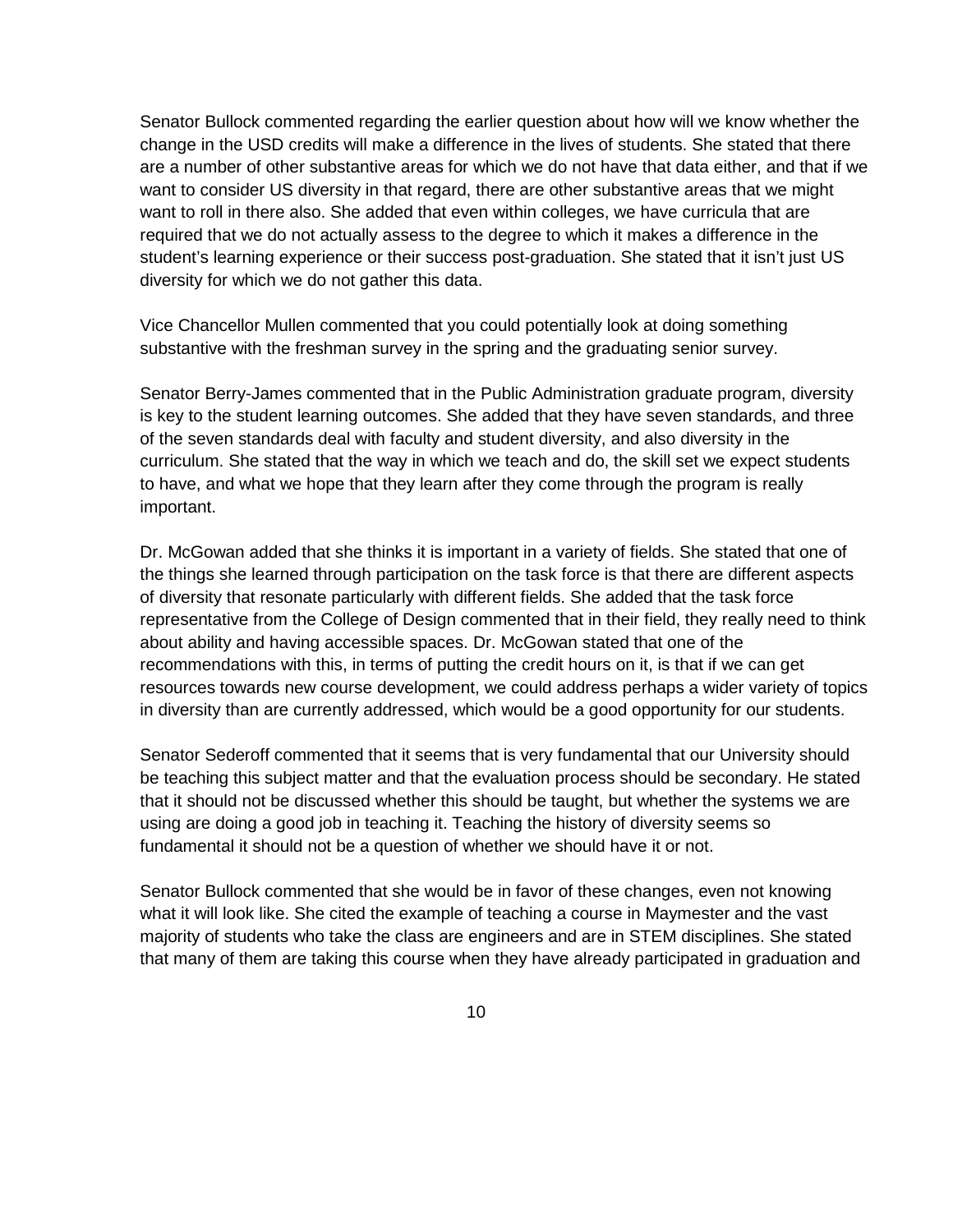still have a three credit diversity requirement to meet. "The course is taught at the end of the academic year and it fills up quickly with students who didn't attend to the diversity requirement because either there's no credit and other reasons." She added that based on the evaluation and feedback, the comments indicate that they wish they had been able to take a course like this earlier on. Senator Bullock stated that it is important to look at data regarding who takes these courses and why they take them – often it is because they cannot graduate until they have completed the requirement.

Dr. McGowan responded that this brings up a very important point that this is obviously something that we should be teaching and valuing as a University. She added that while adding a three credit formal requirement to this does do a better job of communicating the value that the University places on this, it doesn't go far enough. She commented that we should really make diversity a more integrated part of the student's curriculum, since this is not just an academic skill. She added that this isn't just about getting credit hours and checking off a box, it's about getting students exposure and experience and knowledge that really is going to benefit them and make them a better citizen.

Dr. McGowan continued with the presentation, building on the primary recommendation that was discussed previously. "We still say a three credit hour course that really focuses more on the scholarship aspect of diversity." She added that this includes many of the courses that are already on the list and expands the offerings to serve more of our students. Adding to this, she stated, what we are calling the diversity competency requirements, which are the elements of how do you live and work in a diverse environment. For many students, NC State is the most diverse environment they have ever been in, so when they get to campus it can be a bit of a shock to them. Being able to navigate that is an important skillset that our students need throughout their academic career.

This additional recommendation, she added, would require much more planning to formalize, but some of the things that were discussed were trying to leverage the resources that NC State has already committed to this, like the orientation classes. She commented that there are also workshops across campus offered by various entities, as well as opportunities to participate in service projects, service learning courses and research and internship experiences as long as they are focused on diversity. "This would be an important value-added and experiential piece to help round out the student education and make their education more robust and meaningful."

In terms of that, she added, a lot more legwork in terms of implementation and determining which opportunities we already have that are appropriate for that and which new opportunities are needed. "How do we know when students have fulfilled this? I do not think a single one-hour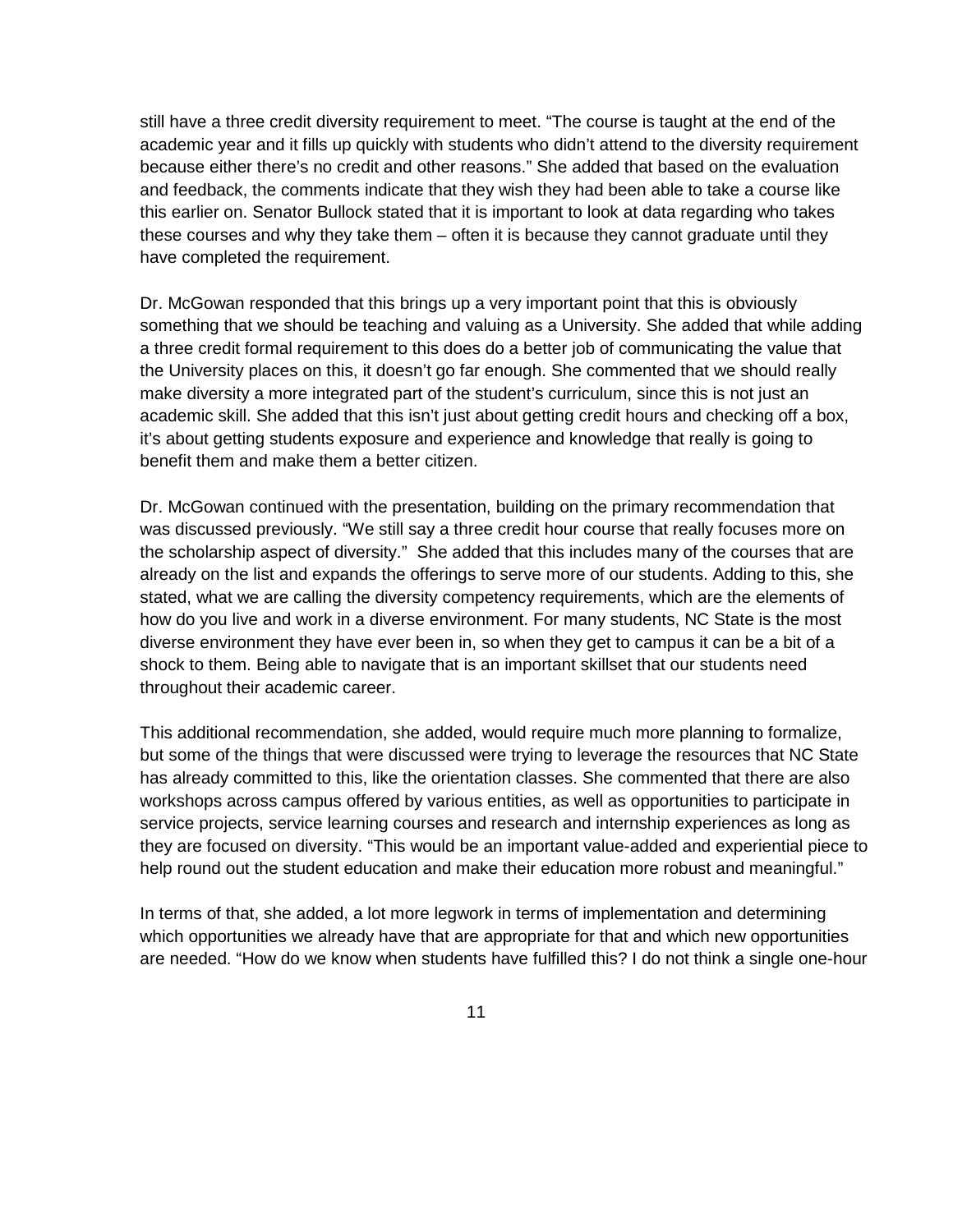workshop where you check off the box and then you are done for four years will work. I think it needs to be more than that. So how many hours and how do we track this without being an undue burden on academic advisors? I think this is a piece that really could add value to a student's education so is there a way we could streamline the process as far as the fact that how far students are progressing in terms of meeting this requirement?"

#### **Questions/Comments**

Senator Berry-James asked if the task force had looked at the AAHE (American Academics & Higher Education) curriculum guidelines and rubrics, etc., around cultural or diversity competence? She stated that they have some very important rubrics that have been talked about and used in the field. She encouraged the task force to look at these helpful tools.

Dr. McGowan responded that they have looked at various guidelines and rubrics and she stated that it would require many with knowledge of what is available to help the task force navigate what could work at NC State. It would need to be determined whether it was something that is existing to help with this or is something else needed in order to implement something more suited to our environment.

Chair Bird commented that a few years ago, one of the University Standing Committees, maybe UCCC (University Courses & Curricula Committee), was looking at a service learning requirement. Chair Bird stated that she doesn't know what came out of that, but wondered if there is a way to dovetail these together so there is a continuum where you have the scholarship of diversity and then the competencies coupled with service learning.

Vice Chancellor Mullen responded that what happened in UCCC a few years ago, based on a task force on service learning, was to provide mechanisms so that we could now show on transcripts and in the catalog whether a class was a service-learning or a community-based learning class. He added that all the work was done to define the courses but at this point, only eight of those classes are currently listed. He stated that they were hoping to flip the model a bit and start thinking about alternative service breaks that focus on our own back yard and how do we get students more involved in a variety of projects locally. He added that there are likely more than eight classes out there, but these are the ones that faculty has identified. He wondered how could we then leverage that into this situation. "It was never a requirement for service-learning, but it was an opportunity to actually identify service-learning as something we do. I was surprised to learn there are only eight."

Dr. McGowan commented that one recent change is that starting this semester, freshmen are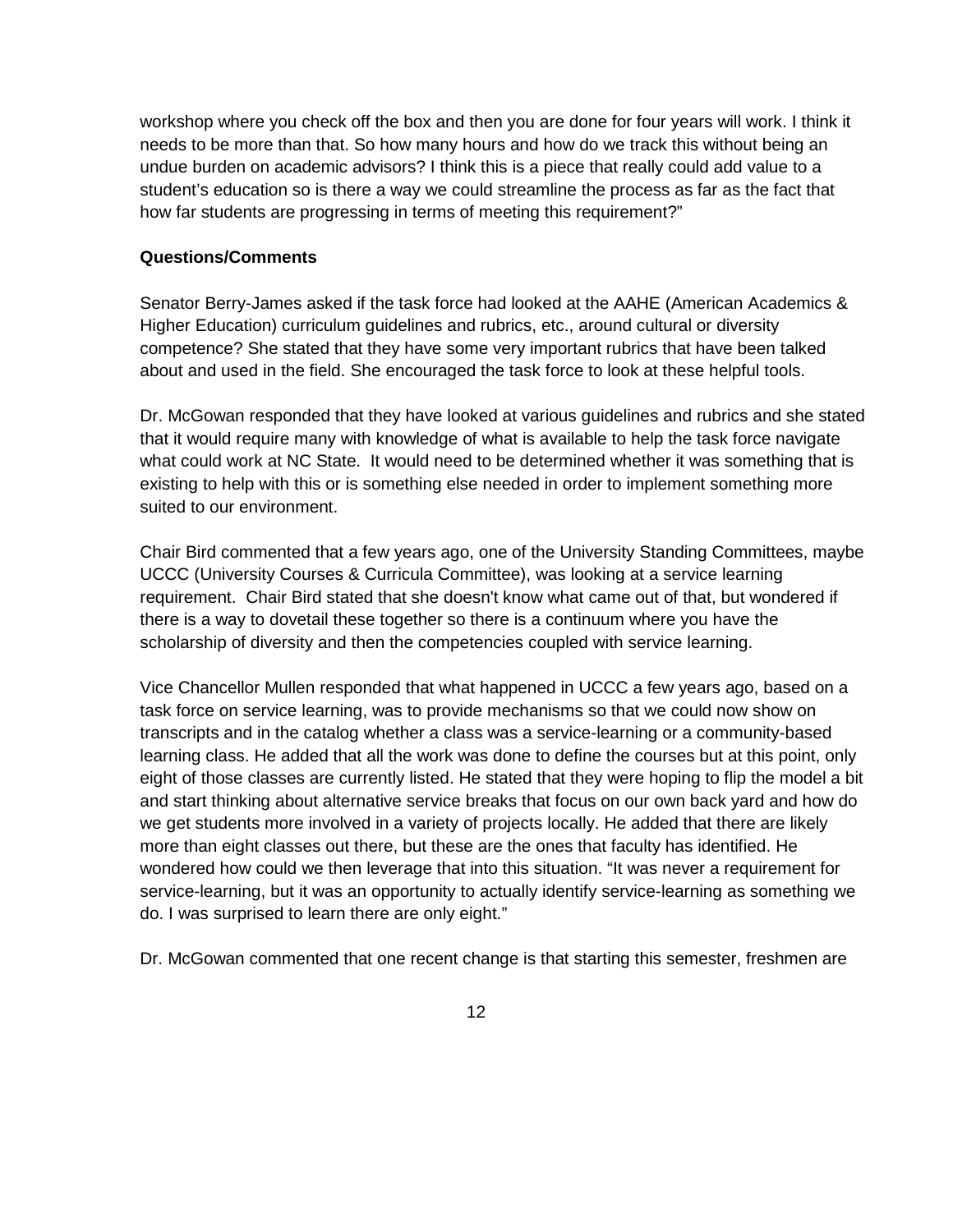required to live on campus. As a result, housing has actually been looking in terms of developing a curriculum for their residential students. One of the aspects of their curriculum is diversity. She added that there are resources and mechanisms already in place so that if we are intentional about it, we can plug into and leverage those to highlight this aspect of diversity. That way, students would be experiencing it throughout their curriculum at NC State, not just a oneand-done.

Senator Barrie cited an example from the department of architecture, stating that some years ago we had conversations about sustainability, mostly around environmental sustainability. "We recognized that at that point, we were mostly offering it in a number of specialized required seminars or in a specialized course. It was decided instead that we should cultivate a culture in which sustainability, from environmental to economic to cultural sustainability, should be embedded in every course and become part of the culture."

Senator Young commented that in the area of business ethics, there was a big discussion about should there be separate dedicated courses or should it be embedded throughout the curriculum for all courses. He added that AACSB (Association to Advance Collegiate Schools of Business) came out with the recommendation that it should be embedded instead of isolated and separate courses. He wondered if the task force is following a model of "waiting for a champion" from these separate disciplines to rise up and say I will develop one, or are you going to be developing the items under diversity competence. He asked if they would be reaching out to faculty and saying here is something that will fit into your specific courses that may not be obvious on the face of the course description.

Dr. McGowan responded that there could be some pieces that fit in with specific courses or curricula, but there should also be pieces that live independently of formal coursework and really are more co-curricular experiences so that students get a more robust picture of diversity. One of the things that were discussed was gateways throughout a student's curriculum to sort of keep students on track as they go.

Senator Sederoff stated that what has been done here is to fit this into a slightly more fundamental theoretical framework. He stated that in life, there are two great questions; what is the nature of things and what do we do about it. He added that the first focus should be on scholarship and diversity and then what are the skills needed to live in a diverse environment, which is the nature of the world.

Senator Feducia asked what other institutions are implementing this approach.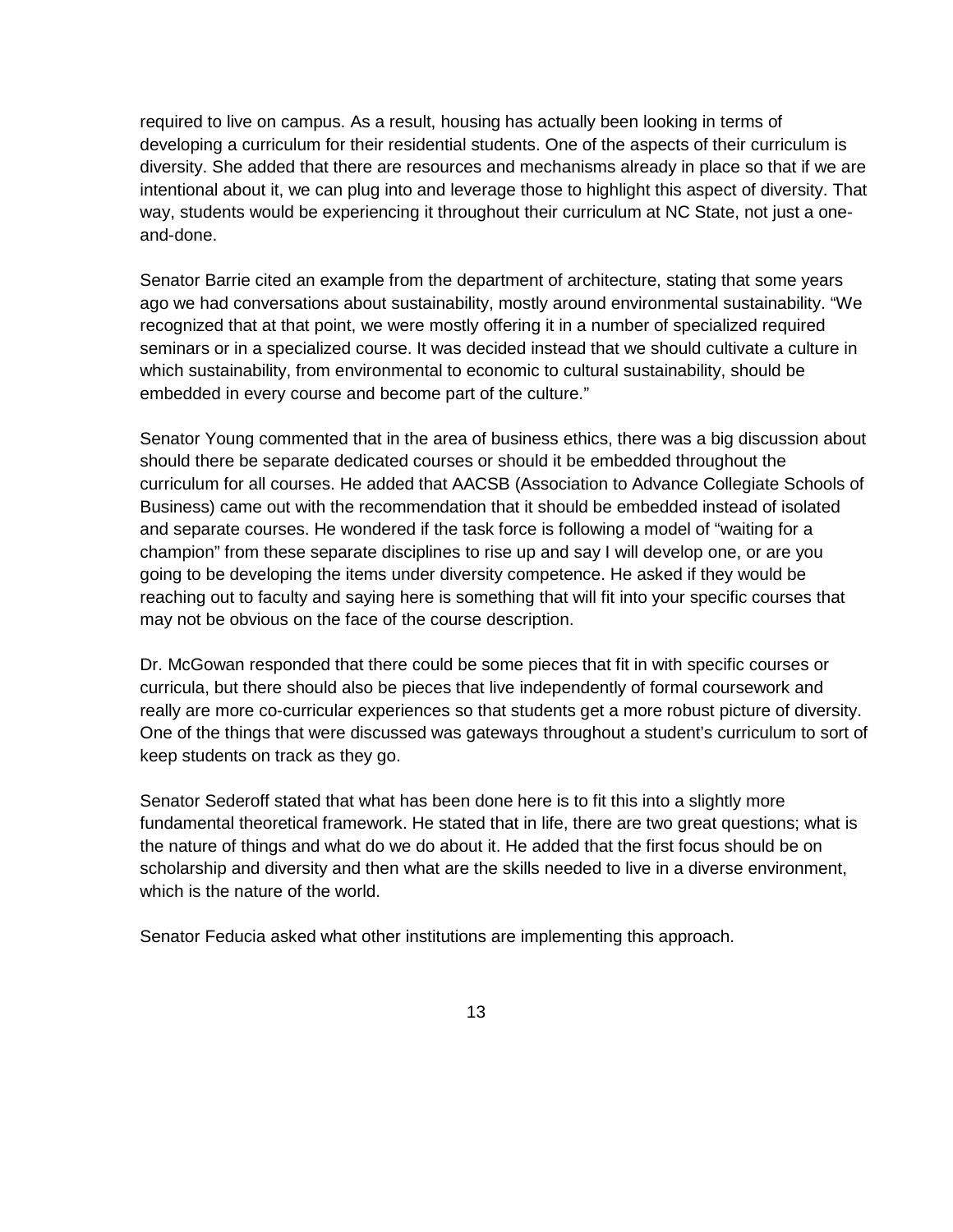Dr. McGowan responded that there are some institutions that have implemented co-curricular aspects of their GEP, but none with respect to diversity. She stated that Virginia Tech has implemented some co-curricular things now to certain study abroad experiences that can fulfil GEP credits and other things as well. She added that when it happens, it is not necessarily theme-based. "Instead, there are research experiences, service experiences, etc., and some of the pieces that we pulled in here are coming from other models."

Dr. McGowan also added that one of the other pieces of this is to make this diversity competence piece a graduation requirement. "We have a non-trivial number of transfer students who come in and under the comprehensive articulation agreement, their general education requirements have been met as soon as they arrive on campus and they do not have to fulfill those requirements. We feel that this piece is important enough that it should be experienced by all students, regardless of when they started at NC State."

Senator Lim commented that he applauds the focus on diversity. He wondered about the Board of Governors and how the campus would deal with the differences of opinions. "Are we ready to take a stand if it comes down to that?"

Provost Arden responded that it is his opinion that the Board of Governors will not meddle with this issue. "This is a faculty-controlled issue." He stated that he thought we were more at risk from the legislature and the scrutiny of our state-appropriated expenditures on diversity programming. He added that in last year's budget there was a bill that said the UNC system had to submit all expenditures (state and non-state) for personnel and program on all equity and diversity programs across the system. We have submitted that information to GA and it will go to the Board of Governors in December and then to the legislature in January. This is more where his concern lies rather than curriculum management. He added that we are not just doing this because we think it is a good thing to do, although we think it is the right thing to do. "We are trying to prepare graduates to enter the global economy. It is not possible for graduates to enter the modern global economy without having a thorough understanding of the issues of diversity and global context. So if we want their sons and daughters to be well-educated and ready to be employed whatever international companies in North Carolina and beyond, this is an education that we owe to the citizens of North Carolina. We have to stick to that as opposed to simply, this is a good thing to do."

Senator Berry-James asked about a statement made earlier regarding other institutions having the diversity requirement in terms of a course requirement. She noted that the difference at NC State is that we are also thinking about the diversity competency requirement where we include those workshops and service learning projects and other co-curricular activities, as part of the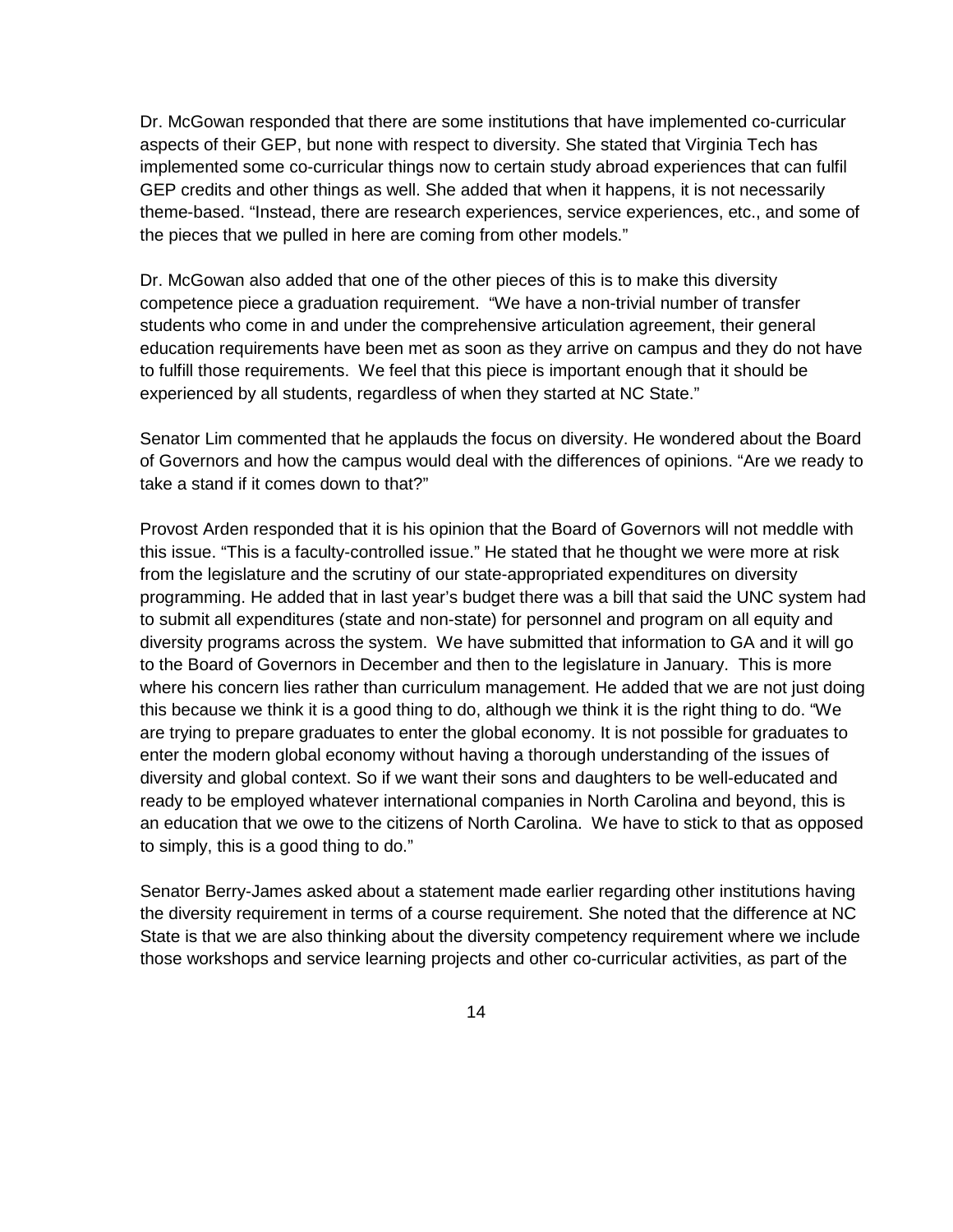requirement moving forward. Is that correct?

Dr. McGowan confirmed yes, that is correct. She added that many of our peer institutions do have a diversity requirement and in fact, there are several that behave as ours currently does, as a co-requisite or a diversity flag or something along those lines. She added that it is really the co-curricular piece that they feel would be a unique addition to improve students' experience and prepare them.

Senator Berry-James stated that she feels what has been proposed here would really take NC State where we need to go in this conversation about diversity and the way in which we prepare graduates to work with diverse people and serve the diverse citizenry. So, she added, it is really important that we do not get too hung up on just bringing diverse people together, but that we also include them in the dimensions of good work. She stated that this is really exciting to hear that NC State is having this conversation at this level.

Senator Pearce asked about global knowledge and the fact that he is a little vague as to what it means. He stated that operationally, many will say that these 30 courses count and we can check off global knowledge. "In the past, we had to weaken these things, so if I took a course in calculus and took it outside the U.S., it counted." He added that presumably, that is not what we have in mind here by "global knowledge," and he is a bit vague as to what global knowledge means here.

Dr. McGowan responded that when you look at the category objectives for global knowledge, it is to understand at least one non-US society and there is a list of aspects that would include. The learning objectives themselves are more scholarly and the courses that are approved for the global knowledge list are supposed to meet those learning objectives. There has been some misunderstanding that courses that are approved for study abroad are then also approved as global knowledge, and that is something that has been a point of discussion. She added that CUE would be the body to make those decisions. When we add a three credit hour requirement for this, is taking calculus in England enough, or do you have to do something else? She stated that she thinks that would need to be a conversation that CUE would need to have in terms of what those learning objectives are.

Senator Pearce commented that global strikes him as too broad. He asked that if he took a course in Japanese history, is that global knowledge or is that Japanese knowledge? Does it have to be world history? What is the global part of this?

Dr. McGowan stated non-US.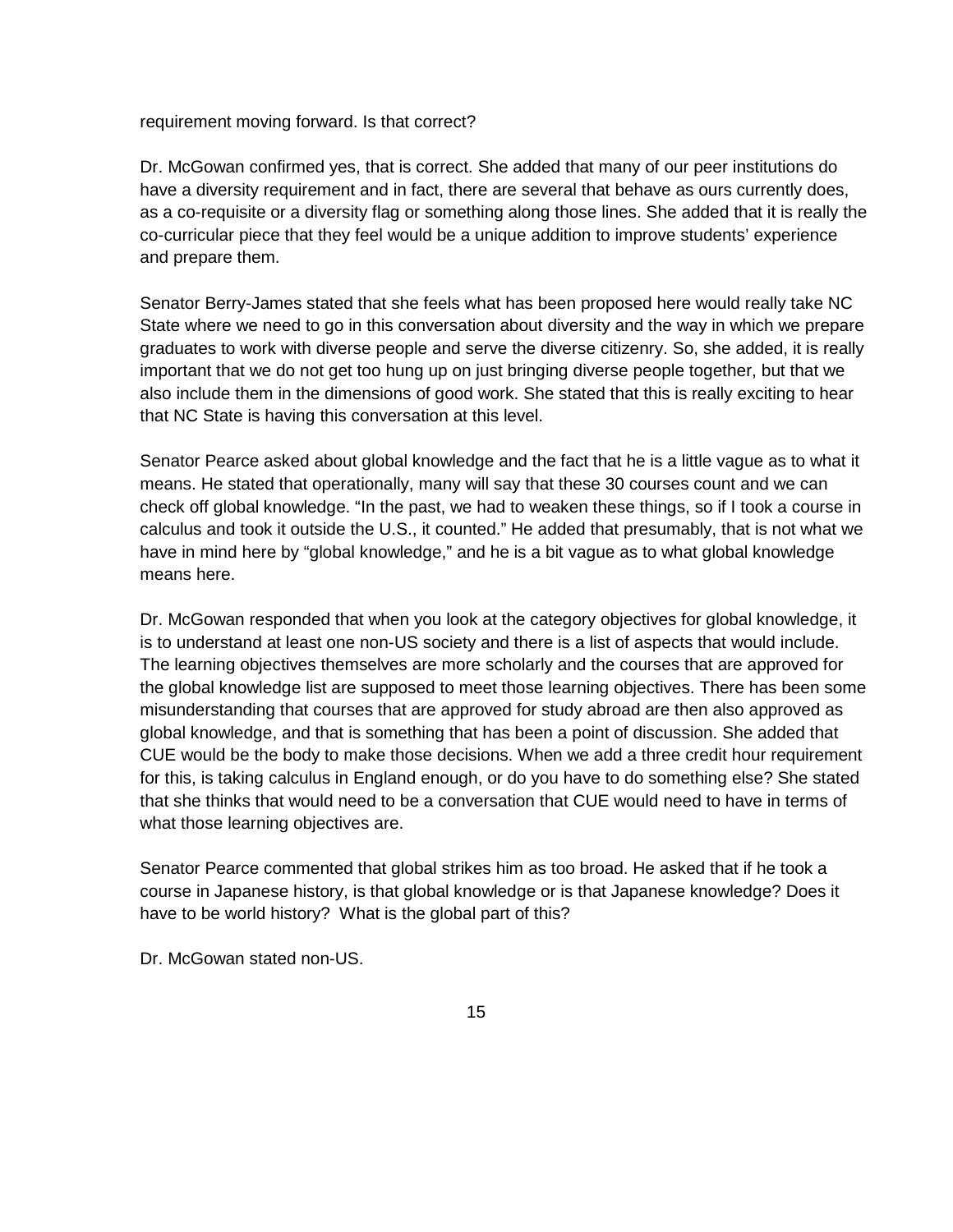Senator Pearce responded that he is originally from Canada and had to take a course in Canadian History … (several voices) But that wouldn't be on the list?

Chair Bird asked Dr. McGowan if she had received the information that you wanted to receive from the Senate today?

Senator Berry-James asked about "next steps."

Vice Chancellor Mullen commented that in regard to next steps, he would be speaking with the associate deans on Thursday about this. "Clearly, I think we need to have some sense that we are on the right track and I am hearing mostly positive here." Next steps, we would have to bring a group together and perhaps CUE and there may be another group to come together to work on the implementation and start addressing questions and implementation. For instance, what are the numbers that we need and where are we short, where are the resources and that sort of thing." So, he added, we will move forward after those conversations and we would want to start after the holidays pulling this together at that point.

Senator Sederoff (somewhat inaudible) fundamental nature of the program is without language and without philosophy needs to be more apparent. And if that is done, it would be much less controversial and there would be a stronger argument from the nature of the courses and the purpose of the courses. He added that this would take it away from being political and it is very much in terms of how we should be training our students globally for the immediate future (inaudible).

Vice Chancellor Mullen commented that he agreed with Senator Sederoff and that he had already spoken with a faculty member who is interested in helping us to move this forward, so there is some interest out there.

Past-Chair Moore commented that the discussion today was about US diversity and she would recommend that the task force consider moving forward in two steps; US diversity first and then global knowledge next. Take it one step at a time instead of both at the same time.

Vice Chancellor Mullen responded, "The task force charge was to focus primarily on USD and the GK came up only in the context of it too is a zero credit hour co-req and what should the possibilities be there." However, he agrees that the urgency is on the USD. He added, "This case here will take a little bit of work and I suspect that my division will have a large hand in figuring out how to do some of this. We are looking at how to institute co-curricular transcripting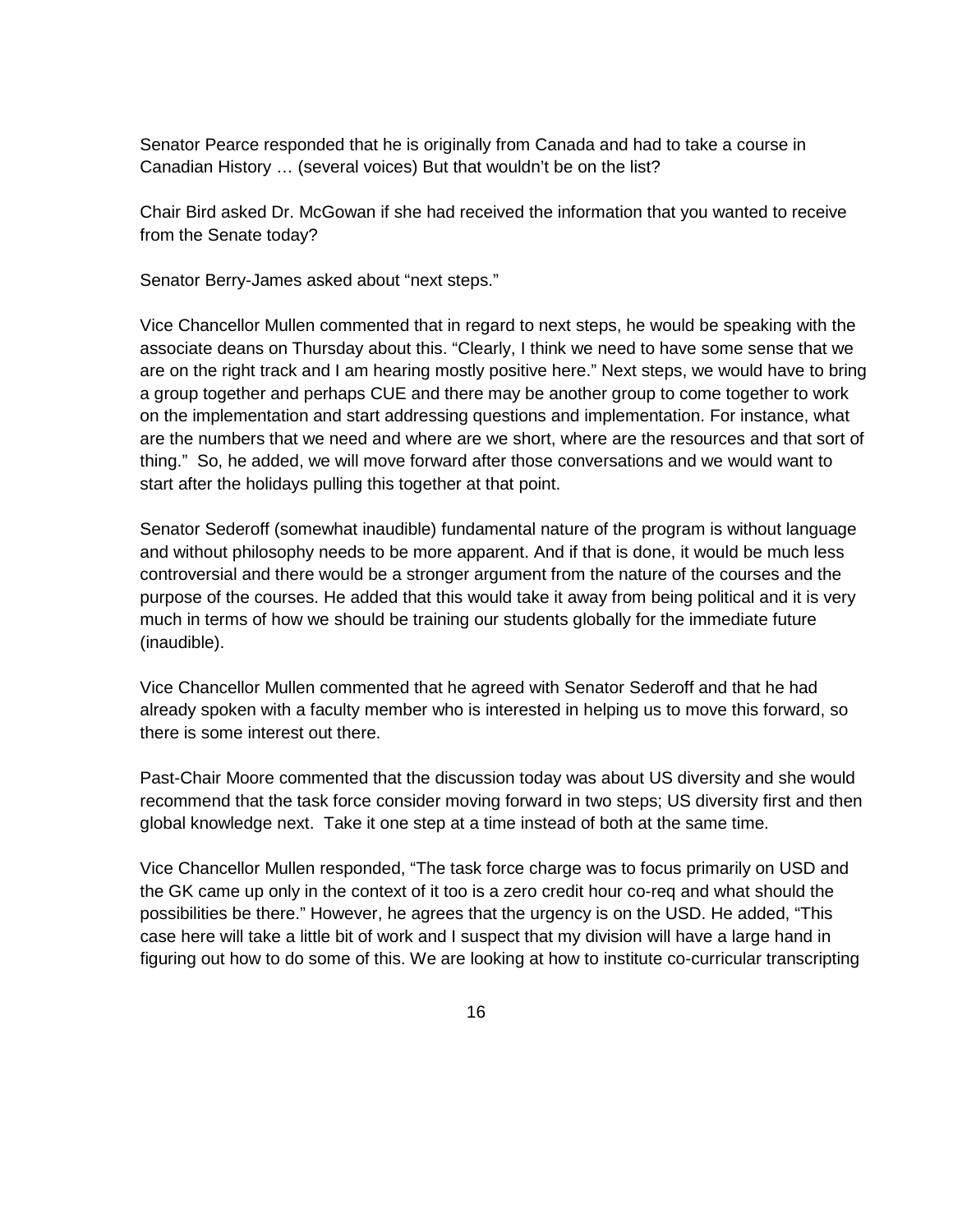and how do we register things and monitor things and make it easier to keep track of what students are doing. We need that for other reasons, so it would fit perfectly into this framework as well."

Senator Kathariou asked if we are able to use existing resources to save money. She cited several examples of workshops and series of talks and forums and other groups on campus who provide many opportunities.

Vice Chancellor Mullen responded that this is the kind of thing we are talking about but have to work through the challenges of getting more students to take advantage of those events and opportunities.

Senator Smith cited an example from the College of Education that utilized the scholar leader model in order to bring faculty together to teach courses on diversity.

## *7.* **Old and New Business** – *Carolyn Bird, Chair of the Faculty*

**a.** Elections planning update:

**-** The College of Education has identified candidates to fill all positions for Committees: Faculty Hearing (603); Non-Reappointment (607) and Grievance (604). **-** University College came forward with their candidate for the Non-Reappointment (607) and Grievance (604) committees, which was the only vacancy they needed to fill. **-** General Constituency now needs one candidate for the Non-Reappointment (607) and Grievance (604) committee, which will need to be filled due to the reassignment of a committee member after the UC/GC differentiation. Chair Bird requested that Senators Boyer and Orcutt please identify a candidate who may be willing to serve

- **b.** Reminder: Refer to your Senator Portfolio prepared by Joni Lancaster to review candidates needed to represent your College on Committees: Faculty Hearing (603); Non-Reappointment (607) and Grievance (604).
- **c.** Meeting with OIRP: Jeannette Moore, Joni Lancaster, and I are scheduled to meet with OIRP early November to begin review and discussion of Spring elections timeline.

### **8**. **Issues of Concern**

Faculty Issues of Concern can be submitted at any time to a senator or to